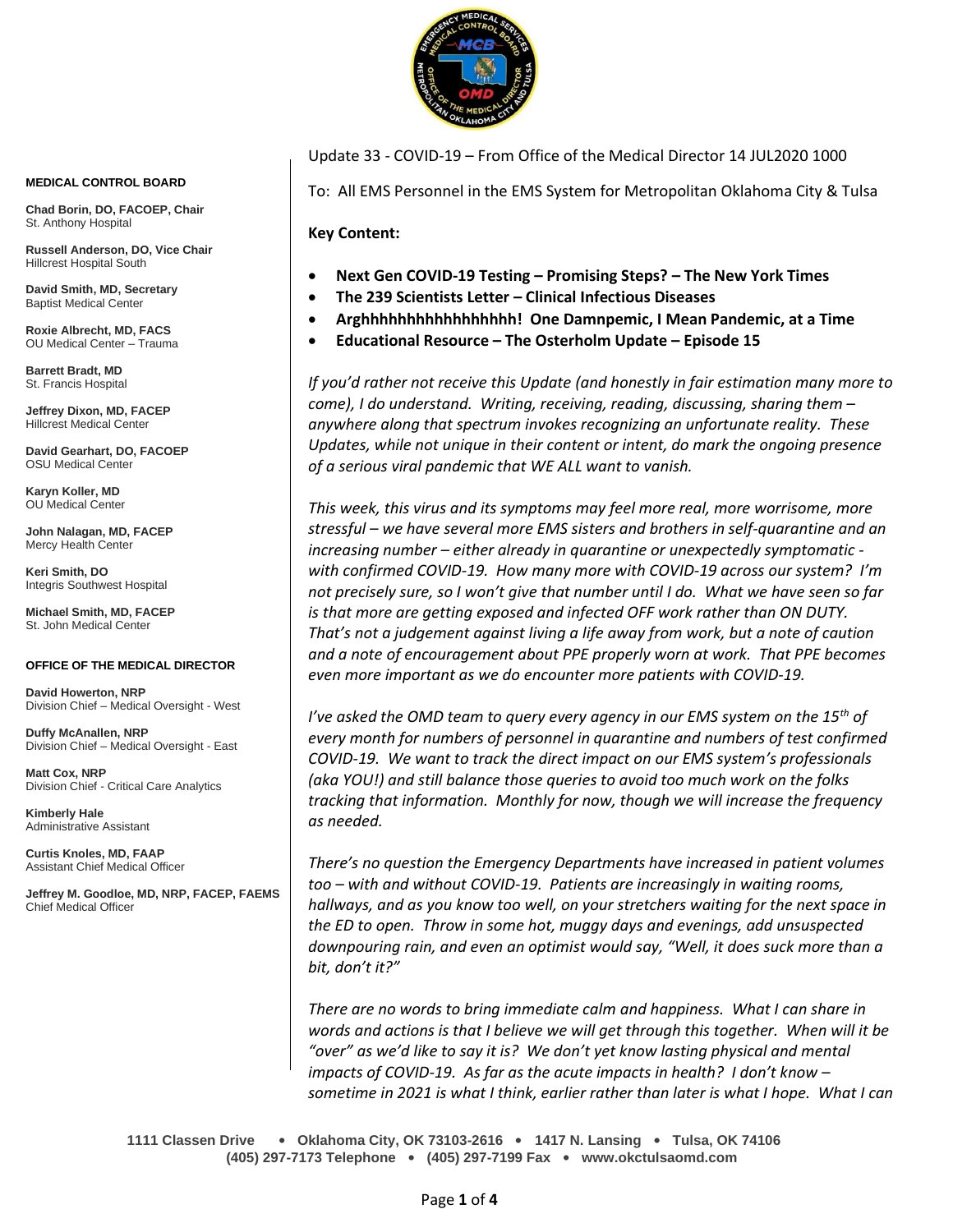*do, and will continue to do, is pour through volumes of news articles, research, podcasts, and whatever else I can think of to bring you information to keep you informed for your safety, so you can also pass that safety along to your family, your patients, and your friends.*

*Here's some latest towards that goal:*

## **Next Gen COVID-19 Testing – Promising Steps? – The New York Times**

While most of the daily news about this viral pandemic, both afar and within our specific communities, continues to be worrisome, there are positive indicators for some helpful answers ahead. This is a nice, brief summation of much of the work presently going into a better generation of COVID-19 testing – in terms of easier/less painful for patients AND far more rapid results AND more reliable results as well. All positives that we need… except realistically, it will be months before these newer testing options could be widely available in metropolitan OKC and Tulsa. That said, some optimistic views are always welcomed when supported by dedicated work in progress. Here's the link to this story in *The New York Times* to get us up to date on what is likely ahead[: https://www.nytimes.com/2020/07/06/health/fast-coronavirus](https://www.nytimes.com/2020/07/06/health/fast-coronavirus-tests.html)[tests.html](https://www.nytimes.com/2020/07/06/health/fast-coronavirus-tests.html)

### **The 239 Scientists Letter – Clinical Infectious Diseases**

As promised in Update 32, here's that letter from 239 scientists worldwide advising that we should be following airborne (aerosol) spread precautions to help us avoid COVID-19. Fortunately, locally we've been saying this exact thing for months. Still, it's helpful to see that lots of smart folks agree. Here's their letter (once the webpage opens, click on the PDF icon to open the full letter):<https://academic.oup.com/cid/article/doi/10.1093/cid/ciaa939/5867798>

### **Arghhhhhhhhhhhhhhhhh! One Damnpemic, I Mean Pandemic, at a Time**

Well, if these infectious disease times weren't enough for you, and they should be!... you may have heard rumblings and concerns about a different kind of influenza on the horizon. What in this crazy world is this all about?

Below is the language direct off the CDC information page on this subject. Final answers are anything but settled. No question the earlier that viral scientists, epidemiologists, clinicians, physicians, and others are investigating a threat to our health, the earlier that answers to prevent it (vaccine) or treat it (anti-viral medications?) can be found. Hopefully, this one won't prove the threat than some prior influenza strains have caused and certainly the havoc that the SARS-CoV-2 virus is currently wreaking around our world.

# "CDC Takes Action to Prepare Against "G4" Swine Flu Viruses in China with Pandemic Potential

**July 2, 2020** – A recent publication in the journal [Proceedings of the National Academy of Science](https://www.pnas.org/content/early/2020/06/23/1921186117)  [\(PNAS\)external icon](https://www.pnas.org/content/early/2020/06/23/1921186117) describes a group of H1N1 swine influenza viruses that have "the essential hallmarks of being highly adapted to infect humans" and which are therefore of potential pandemic concern.

This group of viruses, referred to as "G4" Eurasian (EA) avian-like H1N1 viruses, has been spreading in pigs in China since 2016 and has become the predominant genotype found in Chinese pigs. According to the report, these viruses have the right characteristics for causing infections in people, including the ability to grow well in human lung cells and to spread by respiratory droplets and direct contact in an animal model. While only three human infections with G4 viruses have previously been reported, this study found that about 10% of swine workers from whom blood samples were taken in China had evidence of prior infection with G4 viruses, suggesting that human infection is more common than previously thought.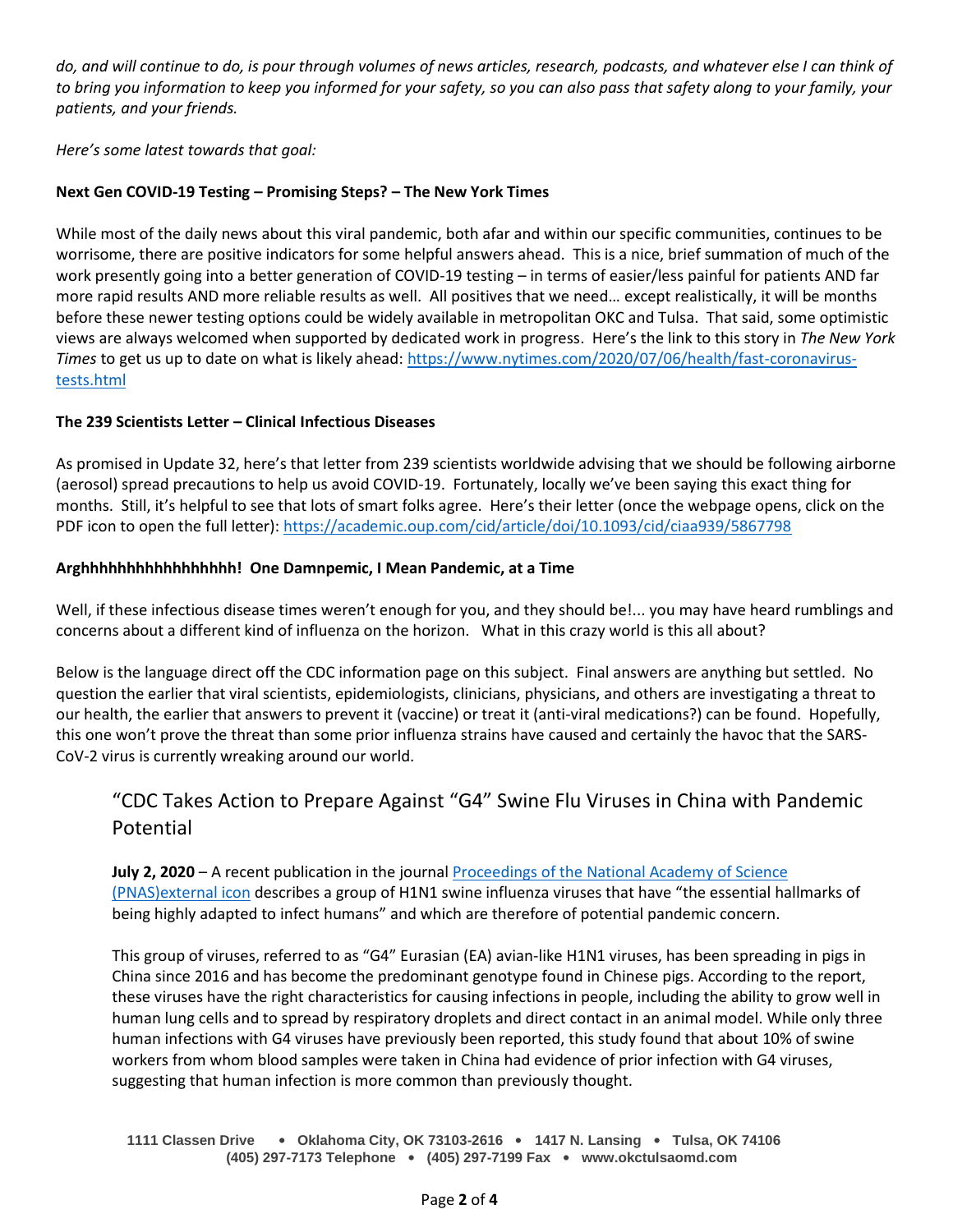It's important to note that there are no reports of G4 viruses spreading from person-to-person, a characteristic that is required in order for a pandemic to occur. Also, G4 viruses have not been detected in pigs or people in the United States. However, like all flu viruses with pandemic potential, CDC is taking a number of actions to monitor and prepare against this emerging public health threat, including:

- Coordinating with public health partners in China, including requesting a virus sample
- Assessing the risk of the virus causing a pandemic using CDC's Influenza Risk Assessment Tool (IRAT)
- Evaluating whether an existing candidate vaccine virus (CVV) against a closely related flu virus (called "G5") would protect against this virus,
- If needed, creating a new CVV specific to G4 viruses, and
- Studying whether existing flu antiviral drugs offer protection against this group of viruses.

These G4 viruses would be detected by the current CDC Influenza Virus Real-time RT-PCR Influenza A (H1/H3/H1 pdm09) Subtyping Panel, which would indicate this was an H1N1 [variant](https://www.cdc.gov/flu/swineflu/variant-flu-in-humans.htm) virus infection. CDC has guidance for [clinicians on variant virus infections](https://www.cdc.gov/flu/swineflu/interim-guidance-variant-flu.htm) and state public health laboratories have [standing orders external](https://www.aphl.org/programs/infectious_disease/influenza/Pages/Specimen_Submission.aspx) icon to forward variant viruses to CDC for further study.

G4 swine flu viruses in China described in the PNAS report have a mix of genes from influenza viruses found in humans, birds and pigs. Five genes of the G4 virus came from the 2009 H1N1 virus that caused the 2009 flu pandemic. Based on laboratory transmission studies in ferrets, G4 viruses can spread via direct contact or via respiratory droplets. CDC has tested a closely related G5 virus in its laboratories and observed transmission similar to what was reported in this study.

G4 viruses likely resulted from a process called "reassortment," which occurs when two or more influenza viruses infect a single host and exchange genetic material. This can sometimes lead to the emergence of new influenza viruses in people or animals. Pigs have been identified as a sort of "mixing vessel" for reassortment to occur because pigs are susceptible to infection with influenza viruses found in pigs, birds and humans. The 2009 H1N1 pandemic arose from a reassortment event between pigs, birds and human influenza A viruses.

The PNAS study showed that among 338 swine works whose blood was tested for antibodies, about 10% had evidence of past infection with G4 viruses. A higher rate was observed among 18-35-year-old swine workers. Regular households also were sampled, and about 4% of the 230 people from the general population had antibodies to G4 viruses. These data suggest that these viruses may have acquired increased capability of infecting humans. Study authors caution that continued circulation of these viruses in pigs and exposure to humans may allow for additional reassortment events to occur and that these viruses and infections should be monitored closely.

Experts believe most people would lack immunity against G4 viruses, and despite seasonal flu vaccines protecting against the 2009 H1N1 virus, G4 viruses are different enough that seasonal flu vaccines would be unlikely to provide protection or prevent onward human-to-human transmission.

A prototype candidate vaccine virus (CVV) from the closely related EA avian-like H1N1 G5 swine flu virus was originally developed by the World Health Organization (WHO) Collaborating Center at the China CDC. A comparison of the genome of this virus to that of G4 viruses reveals that these two viruses are similar. Studies are planned to assess cross-reactivity between this vaccine virus and G4 viruses. If needed, CDC will work to create a new CVV made specifically against G4 viruses.

CDC and its public health partners around the world will continue to monitor this situation closely."

For completeness, here's the link to the webpage this information was gleaned: [https://www.cdc.gov/flu/spotlights/2019-2020/cdc-prepare-swine-flu.html?deliveryName=USCDC\\_7\\_3-DM32808](https://www.cdc.gov/flu/spotlights/2019-2020/cdc-prepare-swine-flu.html?deliveryName=USCDC_7_3-DM32808)

**1111 Classen Drive** • **Oklahoma City, OK 73103-2616** • **1417 N. Lansing** • **Tulsa, OK 74106 (405) 297-7173 Telephone** • **(405) 297-7199 Fax** • **www.okctulsaomd.com**